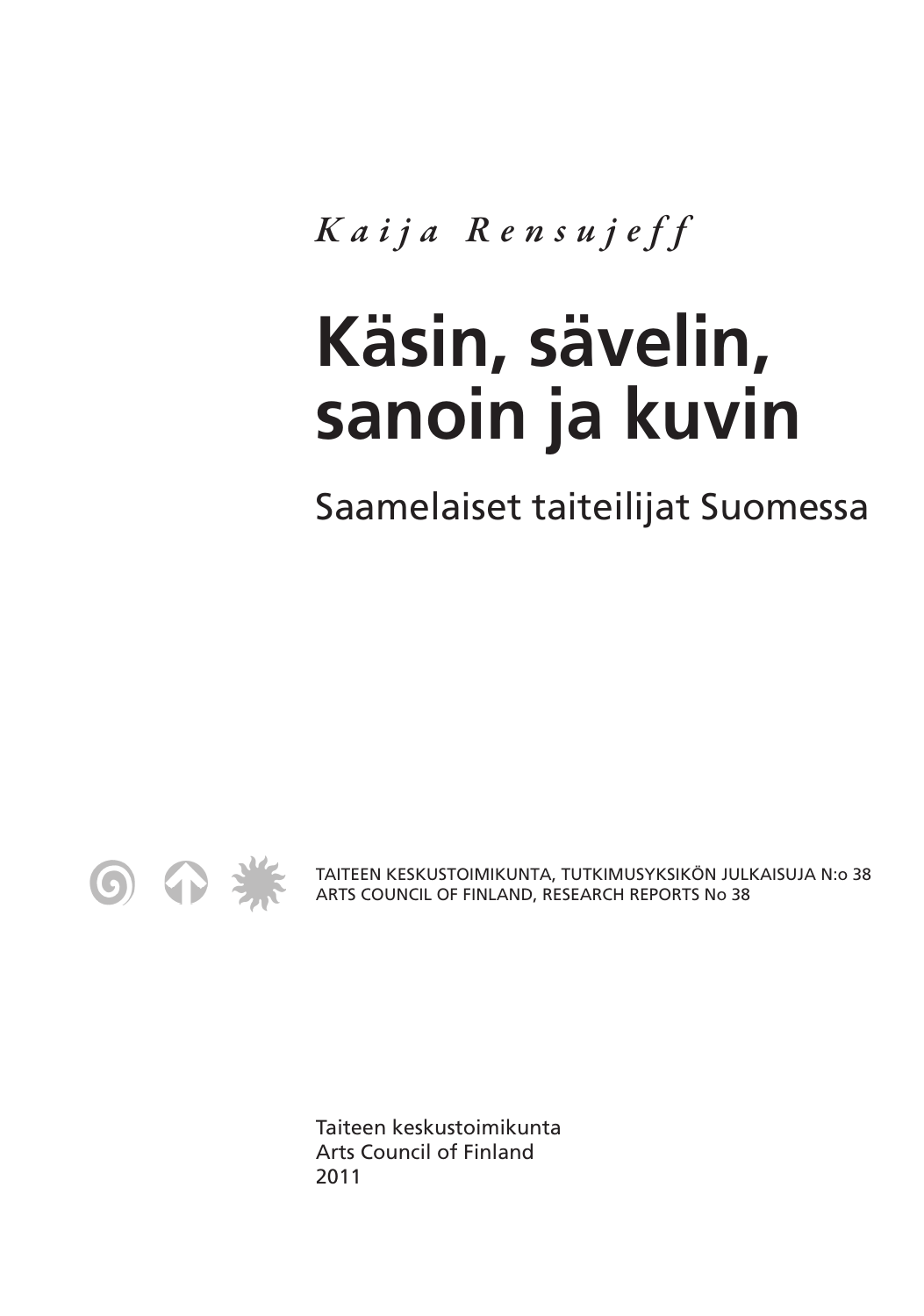© Kaija Rensujeff ja taiteen keskustoimikunta 2011

Kansi: Kari Piippo Taitto: Jussi Hirvi / Green Spot

ISBN 978-952-5253-82-5 ISSN 1796-6612

 $\overline{\mathcal{E}}$ Lönnberg Print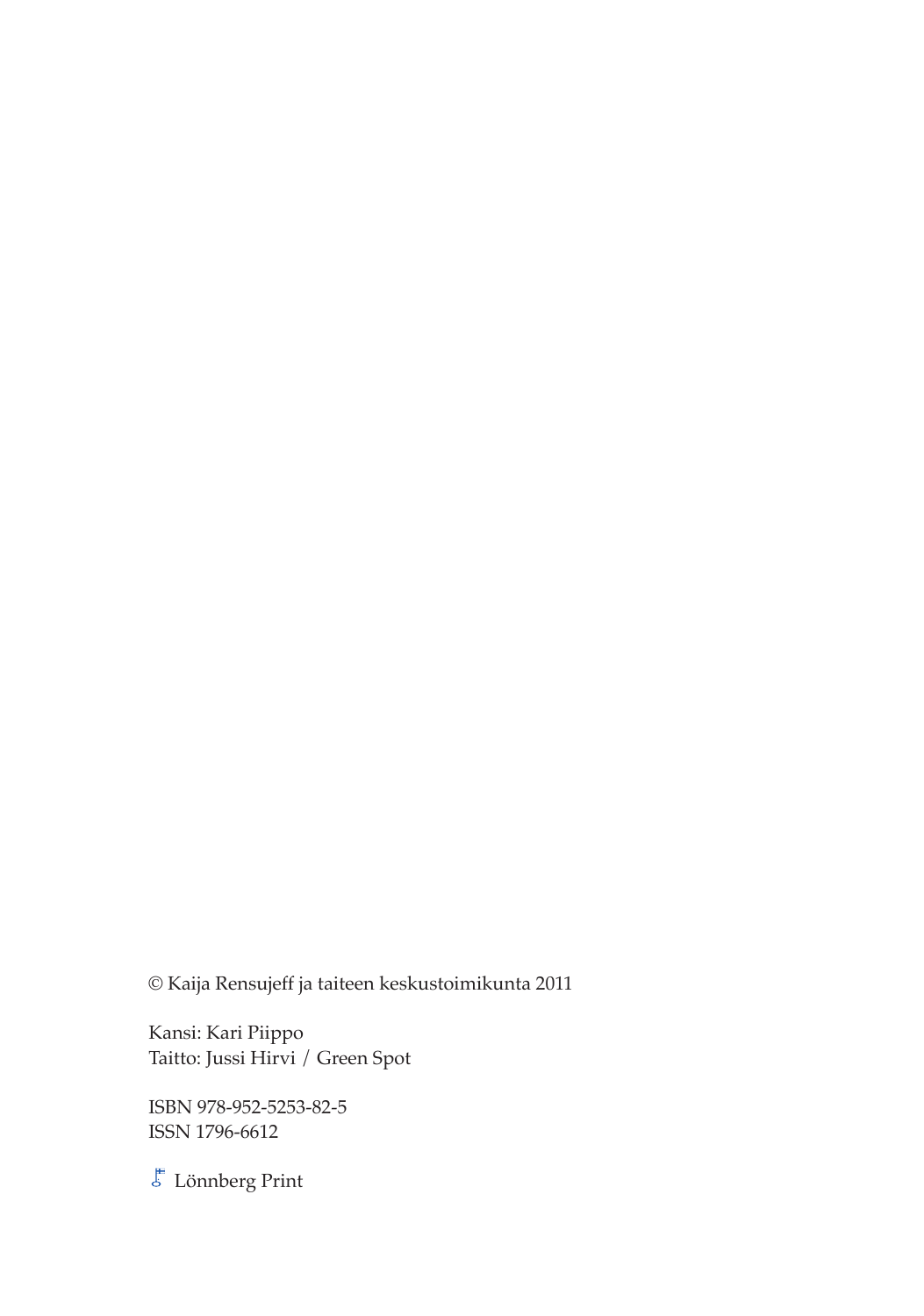Research Reports Publication no. 38 Arts Council of Finland Helsinki 2011

Kaija Rensujeff

#### *Sámi artists in Finland*

English Summary

### *Research objectives, data and methods*

This study on Sámi artists is a part of a more extensive research project on artist support and multiculturalism conducted by the Arts Council of Finland Research Unit. The project consists of two separate research subprojects, one of them focused on Sámi artists and the other on immigrant artists in Finland. The position of Sámi artists was surveyed by collecting information about their number, age distribution, regional distribution and activities in different fields of art. One of the objectives was to study Sámi artists' status and activities in state arts administration, as well as the channelling of state arts support to the Sámi arts sector. The information was collected mainly from the grants register, documents and reports of the Arts Council of Finland.

The list of and information on Sámi artists was collected from bulletins and registers of institutions awarding grants, artist associations' member lists, works containing and handling artist names and information (literature, recordings, video material), informative materials published by cultural institutions, cultural news and web sites (including catalogues, discographies, filmographies, bibliographies). The member lists of Finnish national artist associations, Sámi Duodji ry and Sámi Dáiddacehpiid Searvin (SDS, or the Sámi Artists' Union) were also used.

Experts and artists from the most familiar fields of Sámi art (duodji<sup>1</sup>, music and cinema, literature, theatre and visual arts) were invited to form a small group of informants, who were interviewed and who evaluated the scope of the artist list drawn up by the researcher. This

<sup>1</sup> The northern Sámi word for traditional handicrafts and artistic handicrafts made by the Sámi is duodji.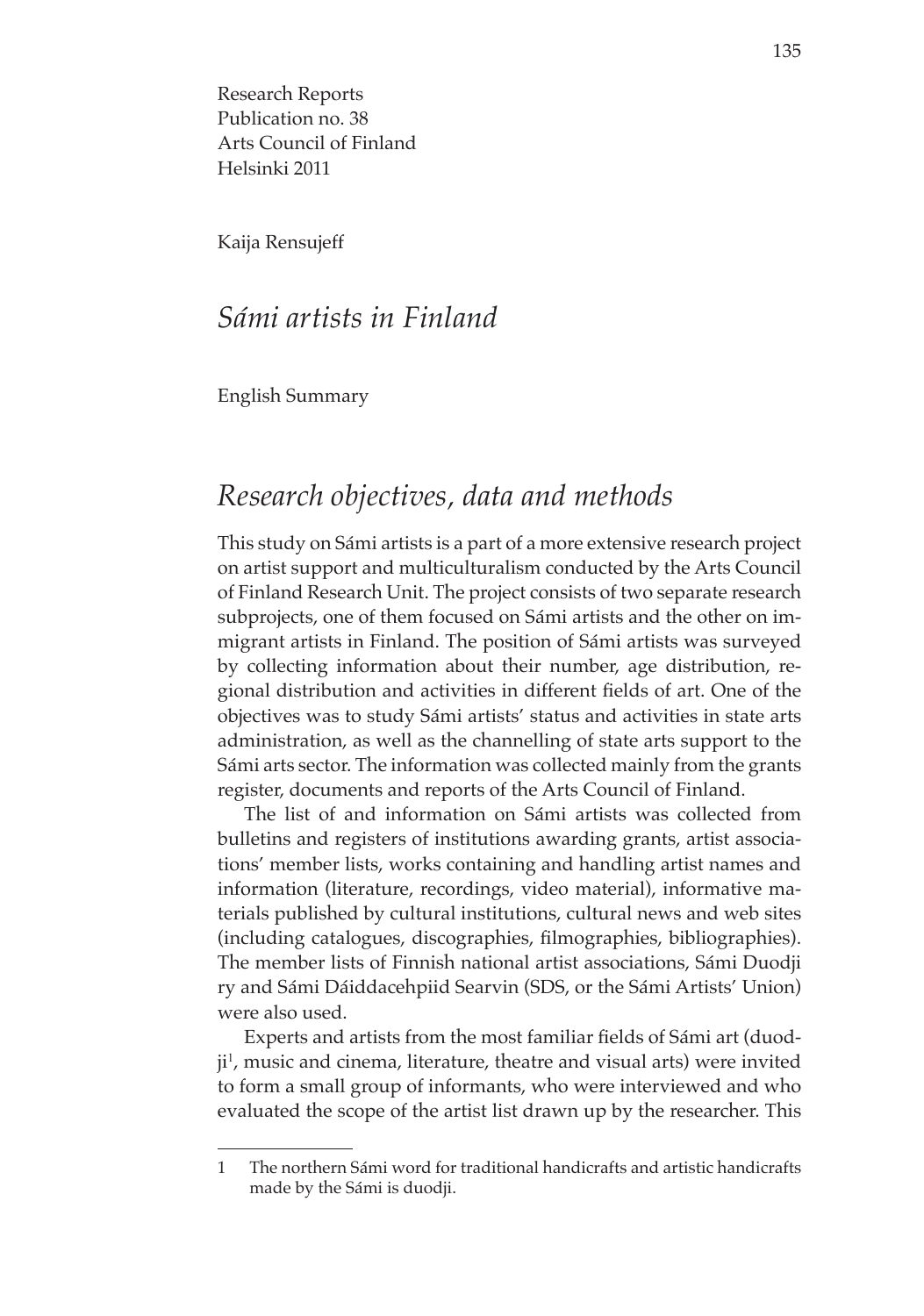resulted in as accurate and up-to-date a list as possible of Sámi artists active in different fields of art. This research method is known as the jury method.

## *Sámi people*

The Sámi are an indigenous people residing in parts of Norway, Sweden, Finland and Russia, and the only ethnic group recognised as an indigenous people in the European Union. The Sámi (numbering 76,000–110,000 in all) form a minority in all of the aforementioned countries. There are around 50,000–60,000 Sámi in Norway, 15,000– 25,000 in Sweden, around 9,000 in Finland and some 2,000 in Russia.

In Finland, Sámi refers to people who consider themselves Sámi in addition to satisfying one of the following criteria:

- 1. they themselves or at least one of their parents or grandparents have learned the Sámi language as their first language, or
- 2. they are descendants of a person who has been registered as a mountain, forest or fishing Lapp in the land, taxation or population register, or
- 3. at least one of their parents is registered or could have been registered as entitled to vote in the elections of the Sámi Parliament. (Act on the Sámi Parliament, 1995/974 (Section 3).)

The existence of a Sámi homeland is required in the Constitution of Finland (1999/731 (Section 121)) and specified in greater detail in the Act on the Sámi Parliament (1995/974). The homeland of the Sámi encompasses the municipalities of Enontekiö, Inari and Utsjoki, as well as the reindeer grazing area in the municipality of Sodankylä. The homeland also includes what is known as the Skolt Sámi area, where the Sámi are represented by law by a special Skolt Sámi village meeting. (Act on the Sámi Parliament (1995/974).)

The Sámi languages are the closest cognate languages of Finnish and other Finno-Baltic languages. Sámi and Finnish have a great number of lexicographical and structural similarities based on a common parent language. Sámi is often used as an umbrella concept, even though the Sámi languages number ten in all, six of which have their own orthographies. All of the Sámi languages are Finno-Ugrian and included in UNESCO's list of endangered languages – Inari Sámi and Skolt Sámi as seriously endangered ones. In Finland, the Sámi population is linguistically and culturally divided into three groups: the Inari, Skolt and Northern Sámi. Of these, Northern Sámi has the largest number of speakers in Finland, Norway and Sweden. According to estimates, over 2,000 Northern Sámi speakers live in Finland.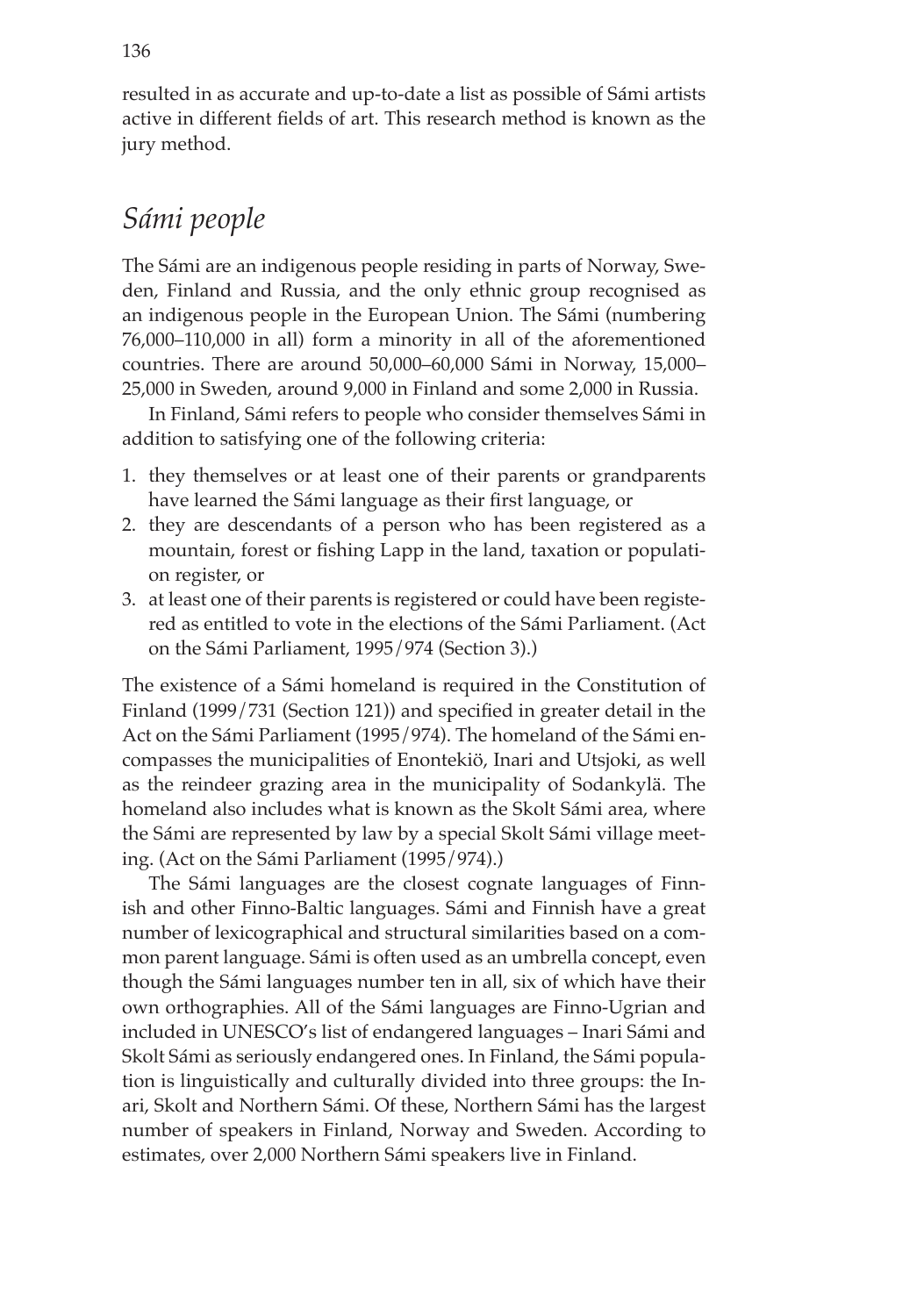Since 1996, the Sámi have enjoyed constitutional cultural autonomy in their homeland concerning their language and culture. Autonomy-related duties are handled by the Sámi Parliament, elected by the Sámi. The Sámi Parliament decides on appropriations for culture and teaching materials, as well as for social and health affairs. The Parliament has a term of four years. The Sámi Parliament represents the Finnish Sámi in national and international contexts and handles matters that deal with the Sámi language and culture and the status of the Sámi as an indigenous people. The authorities are also required to negotiate with the Sámi Parliament in all the aforementioned issues. The ultimate objective of the Act on the Sámi Parliament (1995/974) is to secure the Sámi the right to lead a life in keeping with their culture, without having to assimilate into the majority population.

The Sámi have always resided in areas belonging to different nations, which has introduced a cross-border element into their culture and art. Northern Sámi can be called the common language of the Arctic Sámi, that is, the Sámi living in the northern parts of Finland, Norway and Sweden. Of the Finnish Sámi population, around 70 per cent speak Northern Sámi. Cross-border cooperation has always been very extensive among the Sámi. The Sámi Parliaments of the three Nordic countries have a joint Parliamentary Council. The Sámi in Russia also participate in the Sámi Parliament's joint Language Board. Sámi unity is symbolised, for example, by a common flag and national anthem.

The Sámi Council was established in 1956 as a political cooperation body for the Sámi. Its objectives are to promote the interests of the Sámi as a people, to strengthen the feeling of unity among the Sámi, to attain recognition for the Sámi as a nation and to preserve the economic, social and cultural rights of the Sámi in the legislation of the four states. Measures taken to meet these objectives include agreements made between the states and the Sámi Parliaments, that is, the bodies representing the Sámi people.

## *Sámi artists*

There are around 230 professional Sámi artists in Finland, which means that around one per cent of the artists active in Finland are of Sámi origin<sup>2</sup>. The proportion of artists is larger among the Sámi (ca. 2.5%) than among the overall population of Finland (ca.  $0.4\%$ ). According to this study, the structure of the Sámi artist community

<sup>2</sup> The number of members in Finnish artist organisations was collected for the Status of the Artist 2010 survey. Artist organisations had a total of 21,787 members, 757 of whom belonged to more than one organisation. According to estimates, the overall number of artists in Finland totalled 21,000.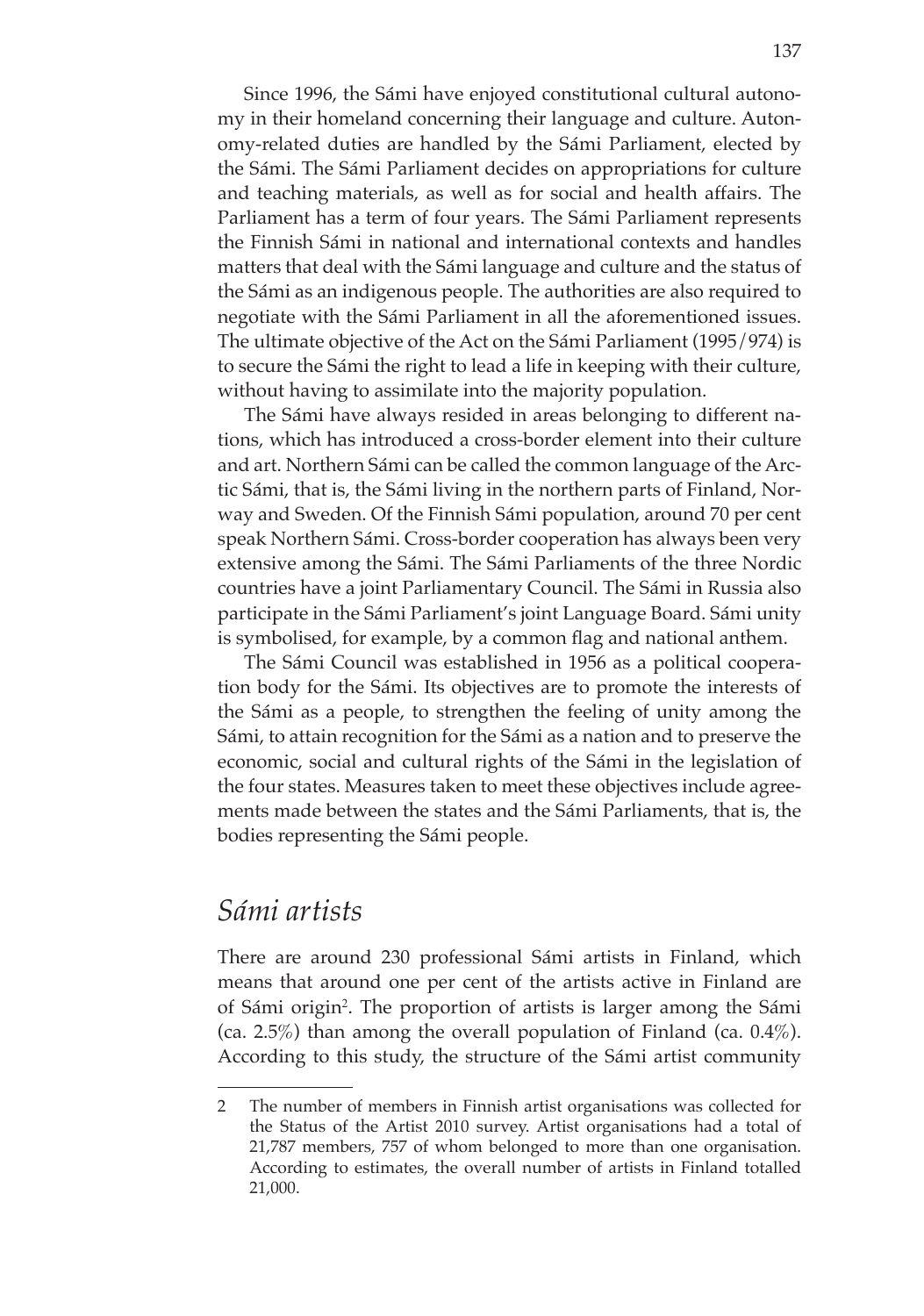also differs significantly from its Finnish counterpart. The fields of art, for example, exhibit a distinctive structure and include, among other things, duodji, an art form typical of the Sámi. Over 40 per cent of Sámi artists work solely with duodji, and half of them are partly involved in the field. The other half of the artist community is distributed across other fields of art.





\* Sámi artists in Finland (N=231).

\*\* Forms of art are mutually exclusive. Multidisciplinary artists are pictured as a group of their own.

Nearly one in every five Sámi artists works in music, in practice as performing artists, composers and song and yoik writers<sup>3</sup>. The proportion of multidisciplinary artists is much higher in the Sámi artist community (18%) than in the Finnish artist community in general, seeing as nine per cent of Finnish artists were categorised as multidisciplinary in 2000. Literature, cinema, and crafts and design (excluding duodji) are other fields typical of Sámi artists. In the state arts administration,

<sup>3</sup> A yoik is a traditional Sámi form of song and way of singing. It is one of the longest living music traditions in Europe.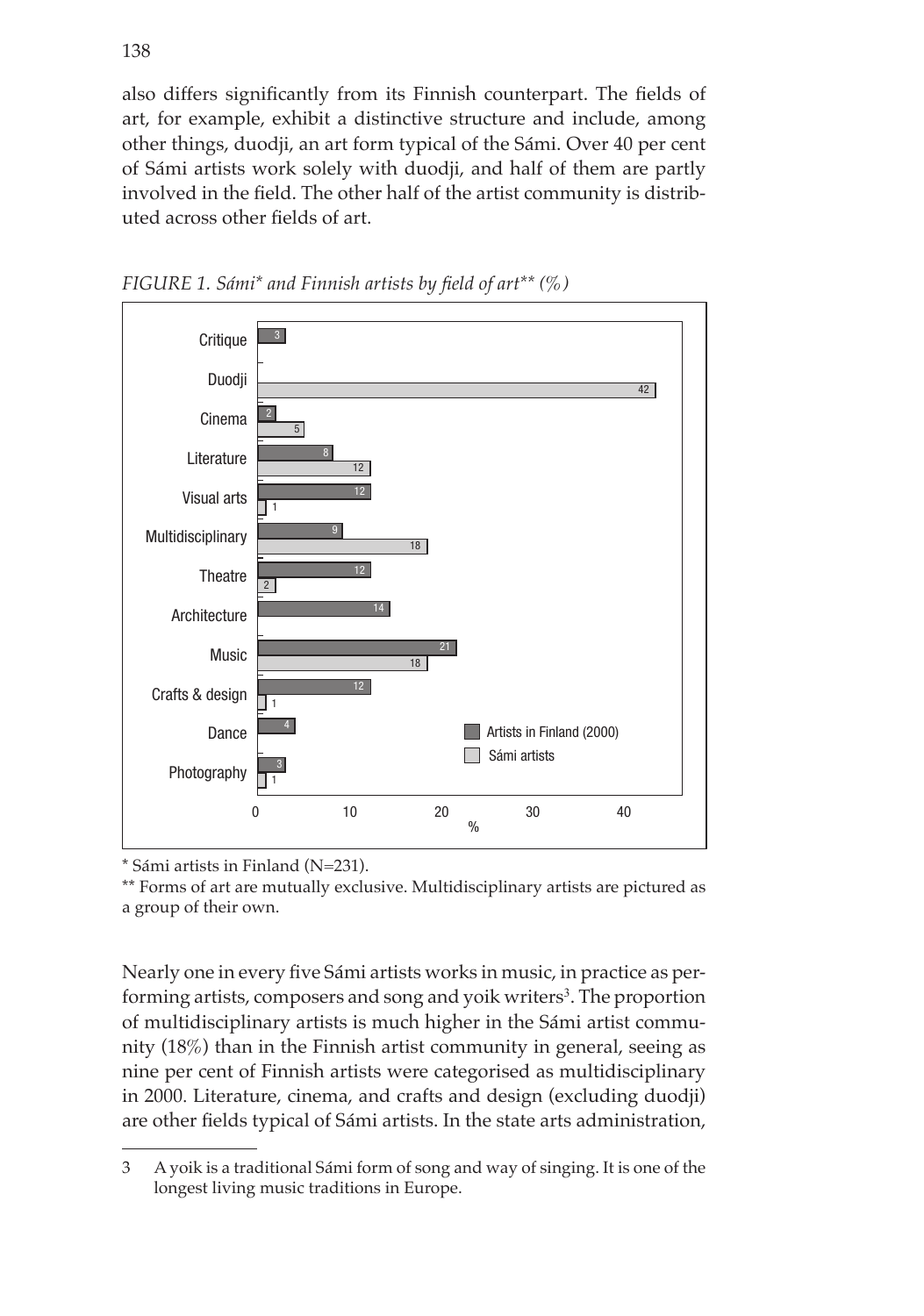crafts and design includes illustration and graphical design, as well as artistic handicraft, industrial design, interior decoration, textile and clothing design, and cartoon art. Hardly any Sámi artists work in the fields of critique, dance and architecture. (Figures 1 and 2).

*FIGURE 2. Sámi artists by field of art (%), incl. the fields of multidisciplinary artists\**



\*The fields of art are not mutually exclusive but overlapping (the total  $\%$  does not equal 100), meaning that the fields of multidisciplinary artists are included in the share of each individual field of art. N=231.

One of the major differences between the Sámi and Finnish artist communities relates to the age distribution. The Sámi community is, in a way, "bipolar", with the bulk of the artists belonging either to the younger or to the older generation (Figure 3). In turn, Sámi artists in the mid-age groups (35–54-year-olds) account for a significantly smaller share  $(28\%)$  compared to the overall Finnish artist community, where this age group includes nearly half of the artists. One explanation might be that those belonging to the age group in question did not receive instruction in the Sámi language at school, and that the Sámi culture was not as highly appreciated during their formative years as it was before and has been afterwards.

The Sámi artist community is dominated by women – partly resulting from the art field distribution. Women account for 74 per cent of all Sámi artists. Artistic handicraft is usually a female-dominated field, and the proportion of women is especially high in duodji, where it totals 87 per cent (Figure 4). Over half of Sámi women artists work with duodji, compared to 25 per cent among men artists.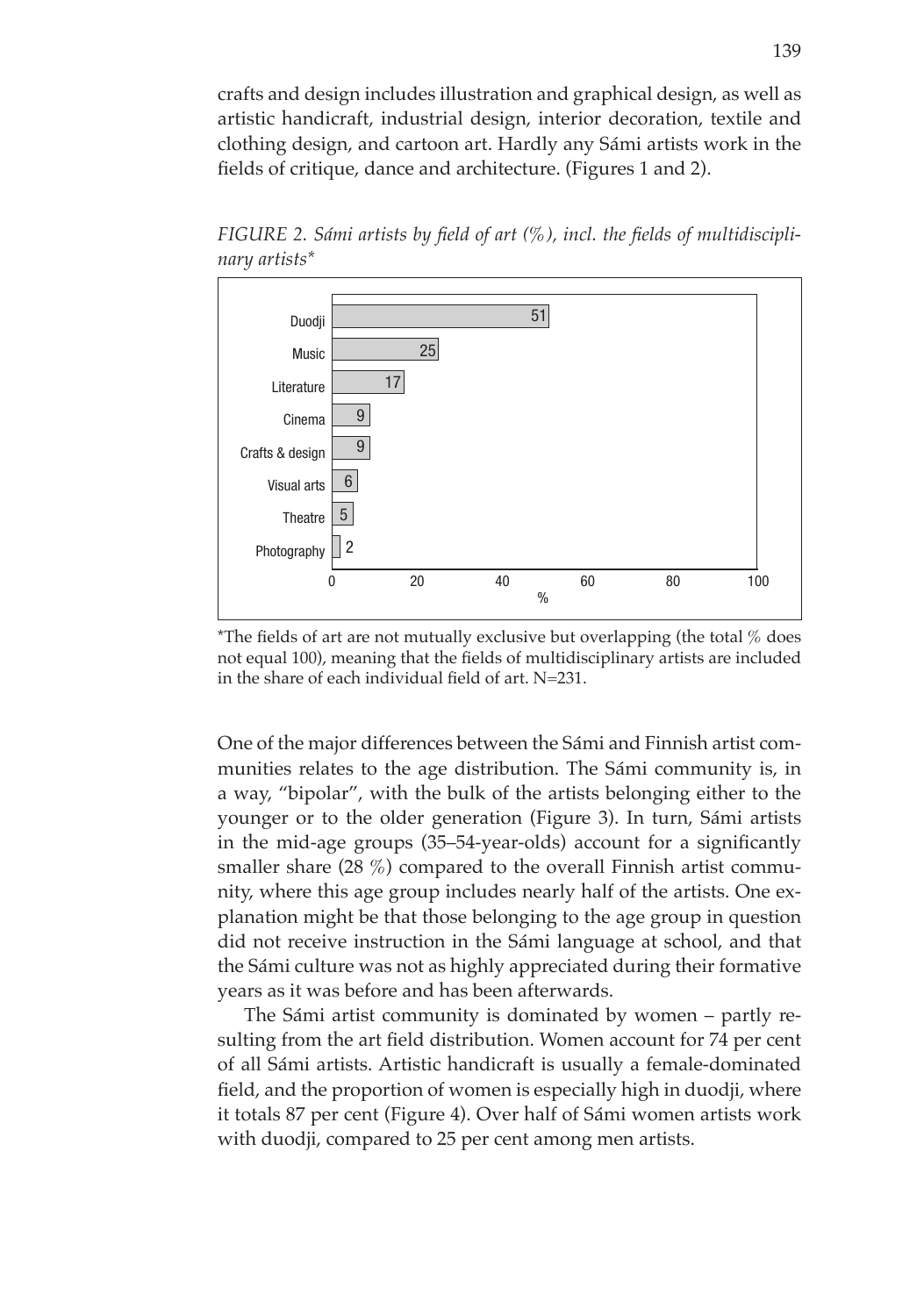

*FIGURE 3. Sámi artists, Finnish artists and the Sámi population\* by age group (%)*

\* In addition to the age distribution of the overall Sámi population, the Figure shows the distribution of those over 18 years of age, to clarify the size of the youngest age group for the purpose of comparisons.

Sources: Number of Sámi in the 2007 Sámi Parliament elections (Sámediggi). www.sámediggi.fi; Rensujeff 2003, 20.

Cinema, photography, theatre and music show the most equal gender distributions in the Sámi art sector. Although nearly a third of all Sámi male artists work with music, the field cannot be characterised as a male-dominated one, since women also have a strong representation (55%) among musicians. (Figure 4.) In contrast, music is the most male-dominated field in the overall Finnish art sector (with men accounting for 80 % of the artists).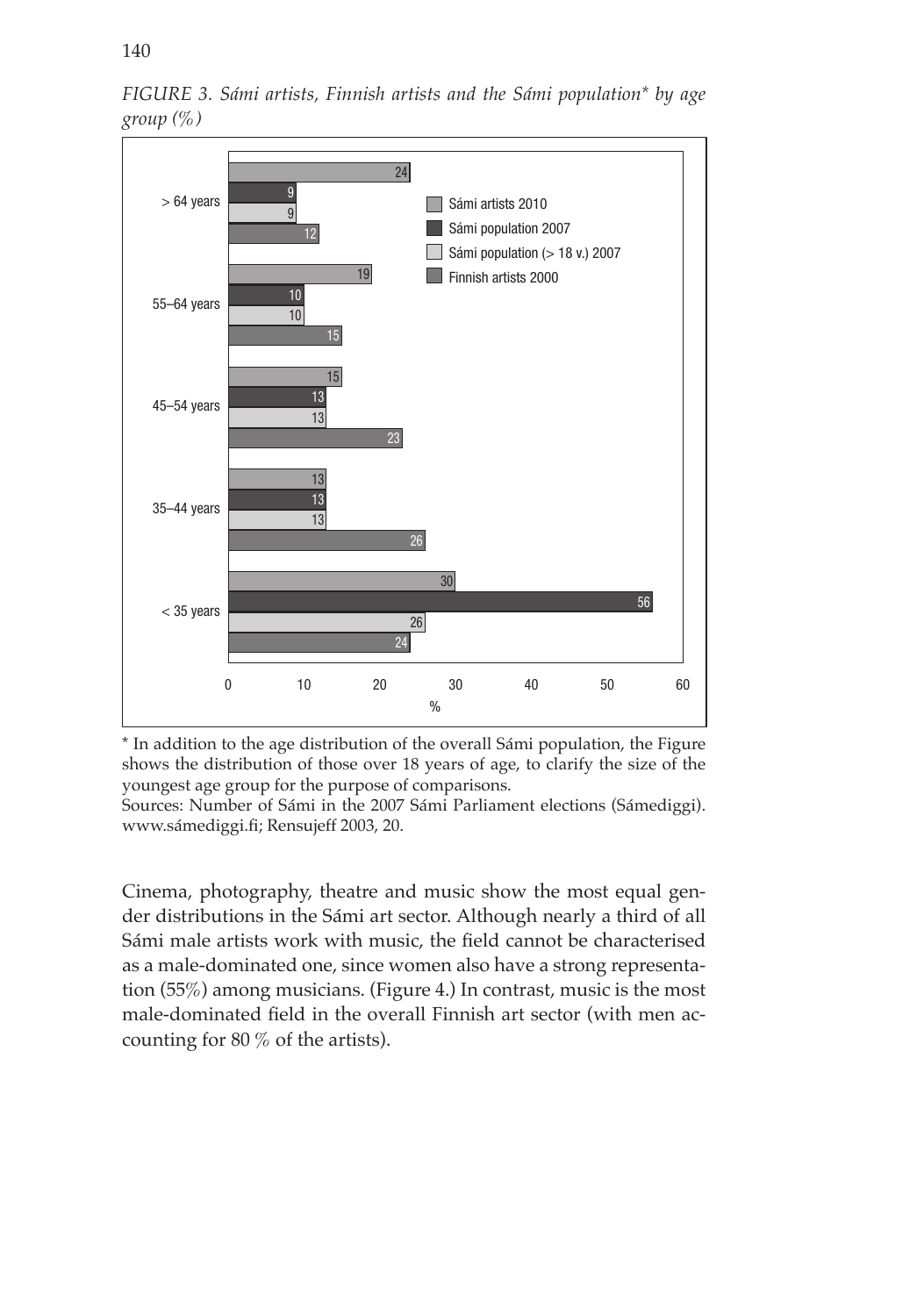

*FIGURE 4. Sámi artists by form of art (%) and gender*

The clear majority of Sámi artists live and work in the Sámi homeland (78 %). In 2007, less than half of all Finnish Sámi lived in the homeland (the municipalities of Enontekiö, Inari, Utsjoki, as well as the northern areas of the Sodankylä municipality). There are many explanations for the difference in residential distribution between Sámi artists and other Sámi people. One is the large number of duodji makers in the artist community. The procurement of raw materials needed for duodji is often linked to reindeer grazing and/or the nature of Lapland. Duodji's status as a form of "applied art" also means that the items made by duodji artists (especially traditional Sámi outfits) may be highly culture-bound and have small demand outside the Sámi culture. Another factor explaining the residential distribution is the Sámi language. Many Sámi artists use their mother tongue in their work. It is easier to speak a language and keep up one's language skills when surrounded by a community using the language. Furthermore, the community provides the artist with a linguistically well-versed local public and/or market area. Based on the material studied, the migration of artists working abroad has targeted nearly exclusively Norway and Sweden. An analysis of the fields of art, excluding duodji, shows that 67 per cent of the artists live in the Sámi homeland, 25 per cent elsewhere in Finland and 8 per cent abroad (Figure 5).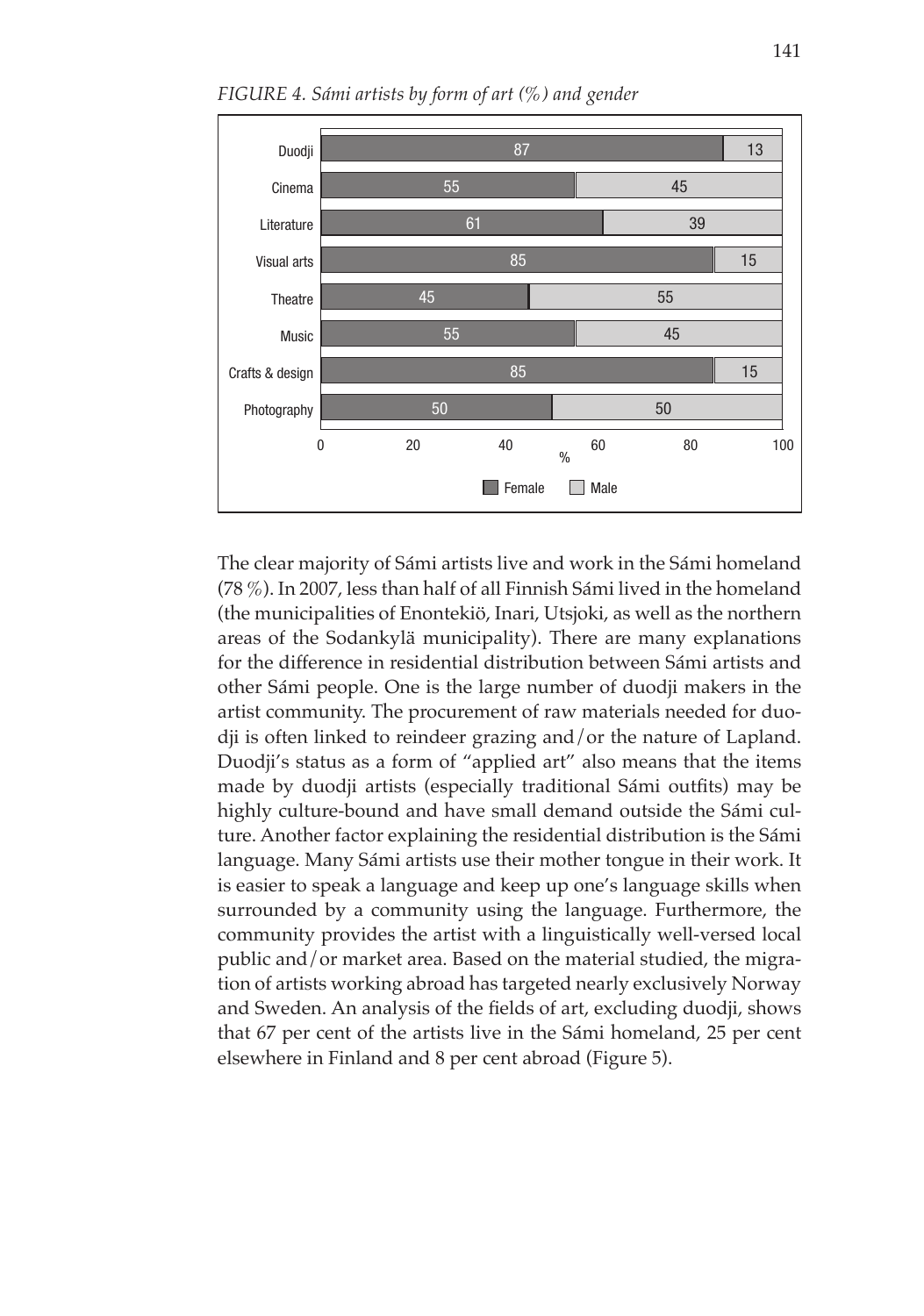

*FIGURE 5. Regional distribution of Sámi artists and the Sámi population (%)*

*TABLE 1. Sámi artists in a nutshell*

| The number of Sámi artists in Finland | 231            |                |  |
|---------------------------------------|----------------|----------------|--|
| Female artists                        | 74 %           |                |  |
| Under 35 years                        | $30\%$         |                |  |
| Average age                           | 47             |                |  |
| Residence in Sámi Homeland            | 78 %           |                |  |
| Art forms                             | $\%$           | $\% *$         |  |
| - Duodji                              | 42             | 51             |  |
| – Cinema                              | 5              | 9              |  |
| - Literature                          | 12             | 17             |  |
| - Visual arts                         | 1              | 6              |  |
| - Theatre                             | $\overline{2}$ | 5              |  |
| – Music                               | 18             | 25             |  |
| - Crafts & design                     | 1              | 9              |  |
| - Photography                         | $\mathbf{1}$   | $\overline{2}$ |  |
| - Multidisciplinary artists           | 18             |                |  |
|                                       |                |                |  |

\* The percentages include the fields of multidisciplinary artists, which means the total does not equal 100.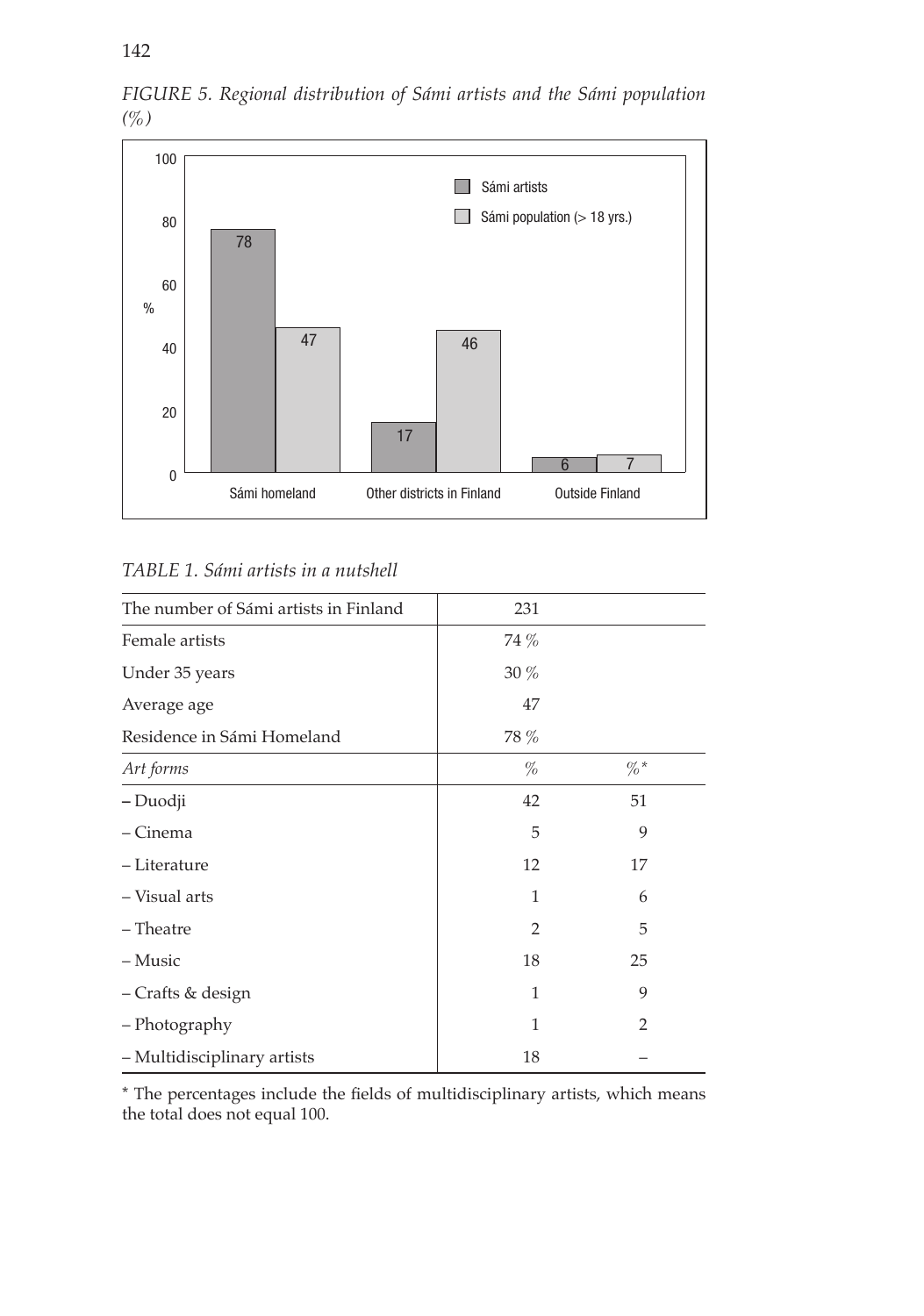The regional distribution of Sámi artists is very atypical compared to the results of other artist surveys. Nearly all other surveys of the status of artists have shown artists to be strongly concentrated in metropolitan areas. For example, the Helsinki metropolitan area is home to around half of Finnish artists and over half of state grant applicants. In contrast, only three per cent of Finnish Sámi artists reside in and around Helsinki.

## *Support of Sámi artists*

The support granted to Sámi artists and culture originates from several sources, similar to the situation of other groups working with art and culture. Sámi artists receive support from the Sámi people's own institutions, with each of the Sámi parliaments distributing support in their own countries (in practice) and the Sámi Council providing support in all countries with a Sámi population. In Finland, similar to other countries, the Sámi also get support from national and regional institutions, such as foundations and funds, the Ministry of Education and Culture, towns and municipalities, as well as the Arts Council (Central Arts Council, National Art Councils, boards for grants and subsidies, Arts Council of Lapland). Norway and Sweden have institutions that distribute regional and national support, from which Sámi artists residing in Finland can also get support for their projects. Based on the interviews conducted for this study, state grants for artists are extremely important for artistic work in Finland. In contrast, the grants awarded by the boards of culture of the Sámi Parliament and the Sámi Council were considered too small.

In the 21st century, Sámi artists have been a marginal group of applicants for grants and subsidies awarded by the Arts Council of Finland and National Art Councils, seeing as they submitted fewer than 100 applications in 2004–2008. There has been hardly any variation at an annual level, with the number of applications submitted by Sámi artists and communities averaging 18. Overall, the Arts Council receives 8,000–9,000 applications a year (excl. Regional arts councils). The annual average number of individual Sámi artists applying for support is 15. Support has most commonly been sought for projects in the fields of literature, visual arts and cinema. The number of applicants in literature is influenced by the abundance of state support forms, as well as the success of Sámi authors in Norway and Sweden. Applicants in the field of cinema are mainly associations. Duodji artists have submitted very few applications for state grants and subsidies in comparison to the number of players active in the field.

In the five-year period under review, Sámi artists were awarded grants and subsidies to writers and translators (annually), working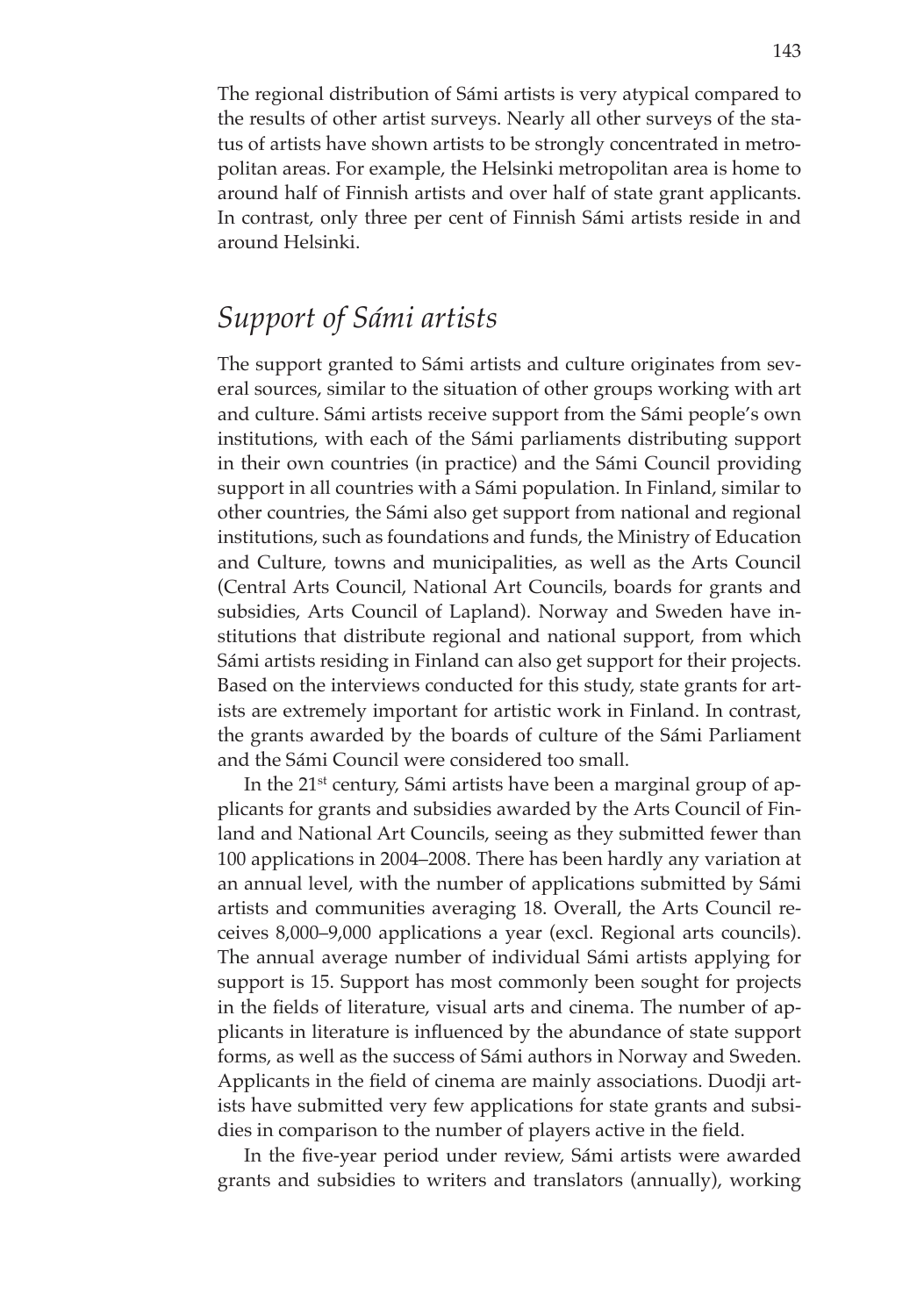grants, travel grants, project grants, quality support from the National Council for Design, grants for visual artists and project grants for children's culture. The most important support forms for Sámi artists were grants and subsidies to writers and translators and working grants, both of which are awarded for artistic work. In the period under review, Sámi artists did not receive any working grants for artists from the National Art Councils. However, the Arts Council of Finland awarded two three-year (both for visual arts) and three one-year (crafts and design, literature, visual arts) working grants in the period surveyed. Sámi artists and communities received a total of €185,247 in support (including library grants for authors and translators) from the Arts Council of Finland and the National Art Councils in 2004– 2008. The average annual amount of support totalled €37,000. Nearly a third of the grants and subsidies targeted visual arts projects, even though very few Sámi artists work exclusively in that field. However, visual arts are a more common field among multidisciplinary artists.

Analysed by individual field of art, the Arts Council has granted support to Sámi artists and communities especially in the fields of literature, visual arts and cinema. The last of these formed the largest group receiving support from the Arts Council of Lapland. Duodji and the visual arts have been the most frequent recipients of support from the Sámi Parliament. Most of the Sámi Council's support has gone to artists active in the field of music. Although there are many musicians and duodji artists, their relative share as recipients of support is minor. Duodji does not constitute the biggest field of art in any support system (Figure 6). This certainly does not depend on a lack of interest in supporting duodji artists through various systems, but rather on duodji artists not applying for grants and subsidies.

The distribution of support recipients by form of art shows there is a clear need for versatile support systems, since the different systems appear to complement one another and specialise in different fields (Figure 6). The reason for specialisation most likely stems from the group of applicants. Artists in different art forms also apply for support through different systems, perhaps due to "habitual" application methods being established over time. Since this type of specialisation has been detected, each system has a place and role to play in the promotion of Sámi art.

The Sámi's own art support boards operating in connection with the Sámi Parliament and the Sámi Council provide support especially for events and other projects not necessarily linked to work in a single field of art. This is evidenced by the large shares of "Other" in the Figure 6. The Sámi Parliament's support in particular has targeted communities rather than individual artists. The Arts Council, in turn, provides more support to artistic work in individual fields of art. Nevertheless, nearly a fifth of the support the Arts Council of Lapland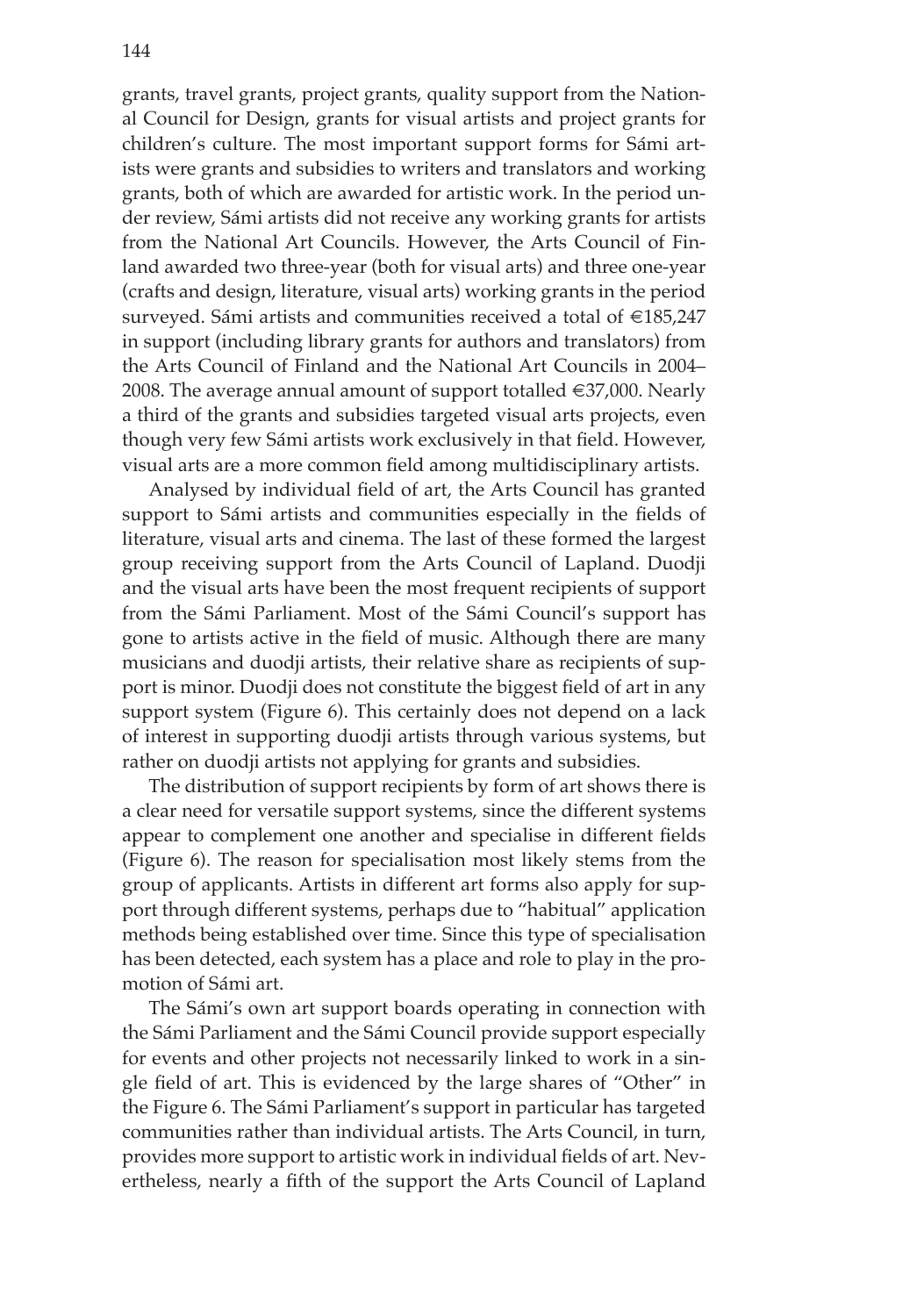granted to Sámi artists and communities took the form of discretionary government transfers and went to communities to help organise activities and produce events. In terms of individual artists, the support of the Central Arts Council, National Art Councils, divisions and boards was of biggest interest and best suited to authors and visual artists, and in terms of communities, to those active in cinema. (Figure 6.)

*FIGURE 6. Distribution of support from the Arts Council, Sámi Parliament and Sámi Council (%) by field of art\* 2004–2008* 



\* In the art form classification of the Arts Council of Finland (incl. regional councils) the field of crafts and design includes duodji.

When dealing with a small indigenous people, the support policy faces a notable challenge in deciding how to ensure equal distribution of support to those creating something new and those preserving traditions. In a sense, Sámi artists belong to both categories, but those granting support need to understand that grants and subsidies are needed in both areas and that the appropriations must be sufficient for the needs of both. From the perspective of the Sámi, artists active in "new fields of art" (e.g., cinema) deserve to be supported in their artistic work similarly to those active in traditional fields (e.g., duodji and music).

The research data showed the Sámi artist community to be very heterogeneous in terms of artist support. Most Sámi artists get no grants or subsidies for their artistic work. According to the number of applicants and the register of grants, they often do not even apply for support. A minor share of artists applies for different types of grants and subsidies on a near-annual basis from the National Arts Councils, subcommittees and boards of the Arts Council, as well as from the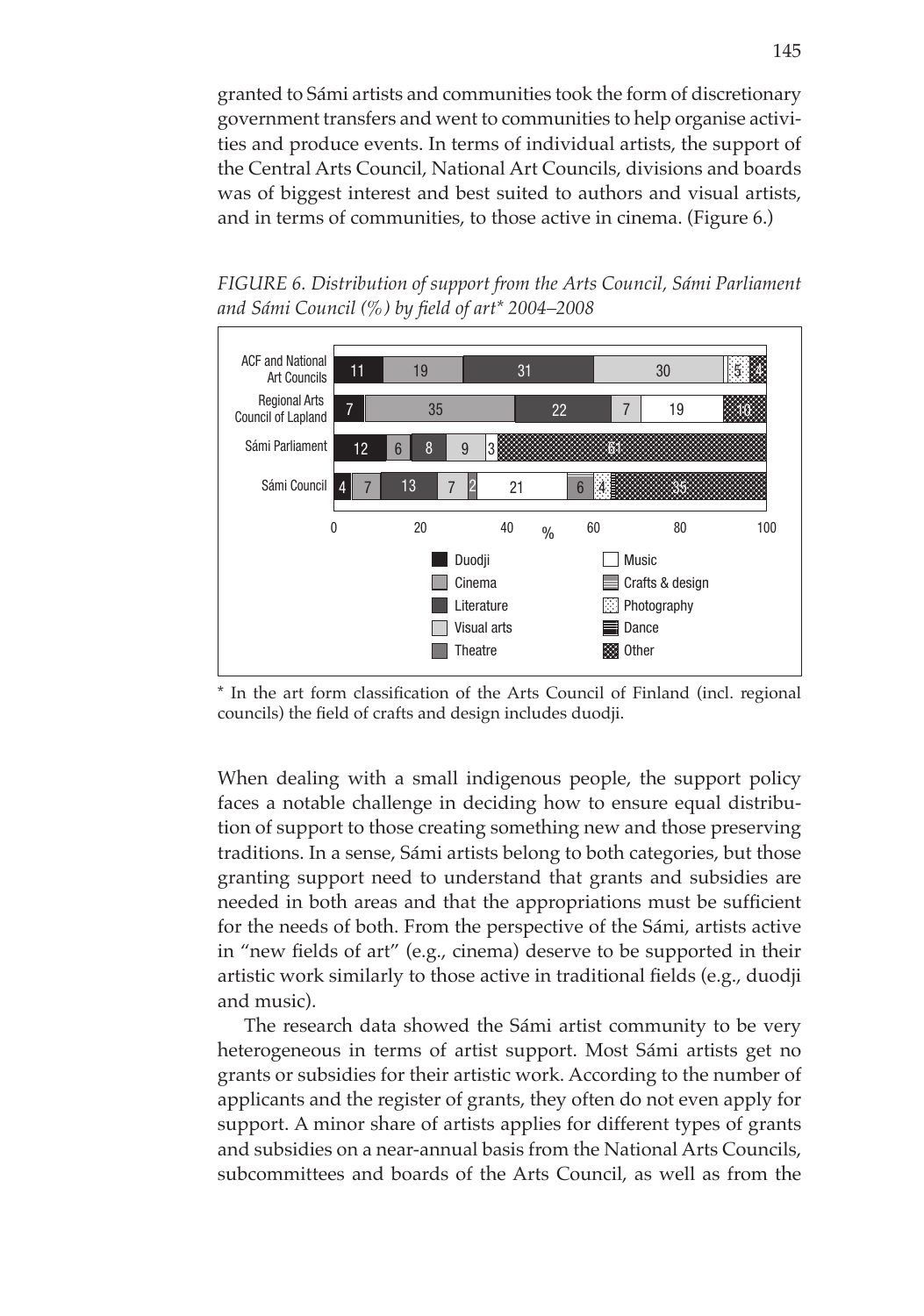boards of culture of the Sámi Parliament and Sámi Council. The lists of decisions and the register of grants show that they also receive a moderate amount of grants and subsidies. The distribution of support by field of art clearly indicates that the number of applicants is very small, since those applying for and receiving support usually represent the smallest fields of art among the Sámi artist community. Artists working with duodji and music, the biggest fields in the Sámi artist community, apply for much less support – especially from the Arts Council.

#### *Sámi artists and peer assessment*

The Sámi have participated in the Arts Council´s operations as experts and peer assessors since its establishment in 1968. However, the number of Sámi members in the National Art Councils has been minor, seeing as only 15 Sámi representatives were appointed as members in 1968–2012. The Arts Council of Lapland has had the largest number of Sámi members. As for the National Art Councils, the Sámi have been best represented as members in the National Council for Design. The Board for Grants and Subsidies to Writers and Translators has had three Sámi deputy members in all (from 2000 to 2011). Moreover, the National Council for Literature has had one and the Subcommittee for Multiculturalism two Sámi members.

In the Arts Council, Sámi artists and experts have played a bigger role as regional artists than as members, in terms of activities and resources<sup>4</sup>. The Arts Council of Lapland had a regional artist working nearly uninterruptedly with Sámi art and culture for 30 years (1978– 2008). From 1973 to 2008, twenty-six per cent of the "regional artist years" in the Arts Council of Lapland were allocated to Sámi artists. Two of the regional artists specialised in music, two in literature, and two were multidisciplinary. However, not one of the Sámi regional artists represented duodji, the traditional Sámi handicraft, even though duodji artists form the biggest group in the Sámi artist community in terms of their number. The reason for this may be that duodji artists have not applied for a position as a regional artist.

The Arts Council of Finland, National Art Councils and Regional Arts Councils grant direct support to artists based on application. Decisions on support are based on peer assessment, the main criteria always being artistic quality. Peer assessment involves difficult situations when dealing with a small minority, whose culture and lan-

<sup>4</sup> The Regional Arts Councils employ regional artists to work as salaried special experts of different art forms with a view to promoting art and artrelated activities in several regions (13). The system of regional artists was created in 1972.